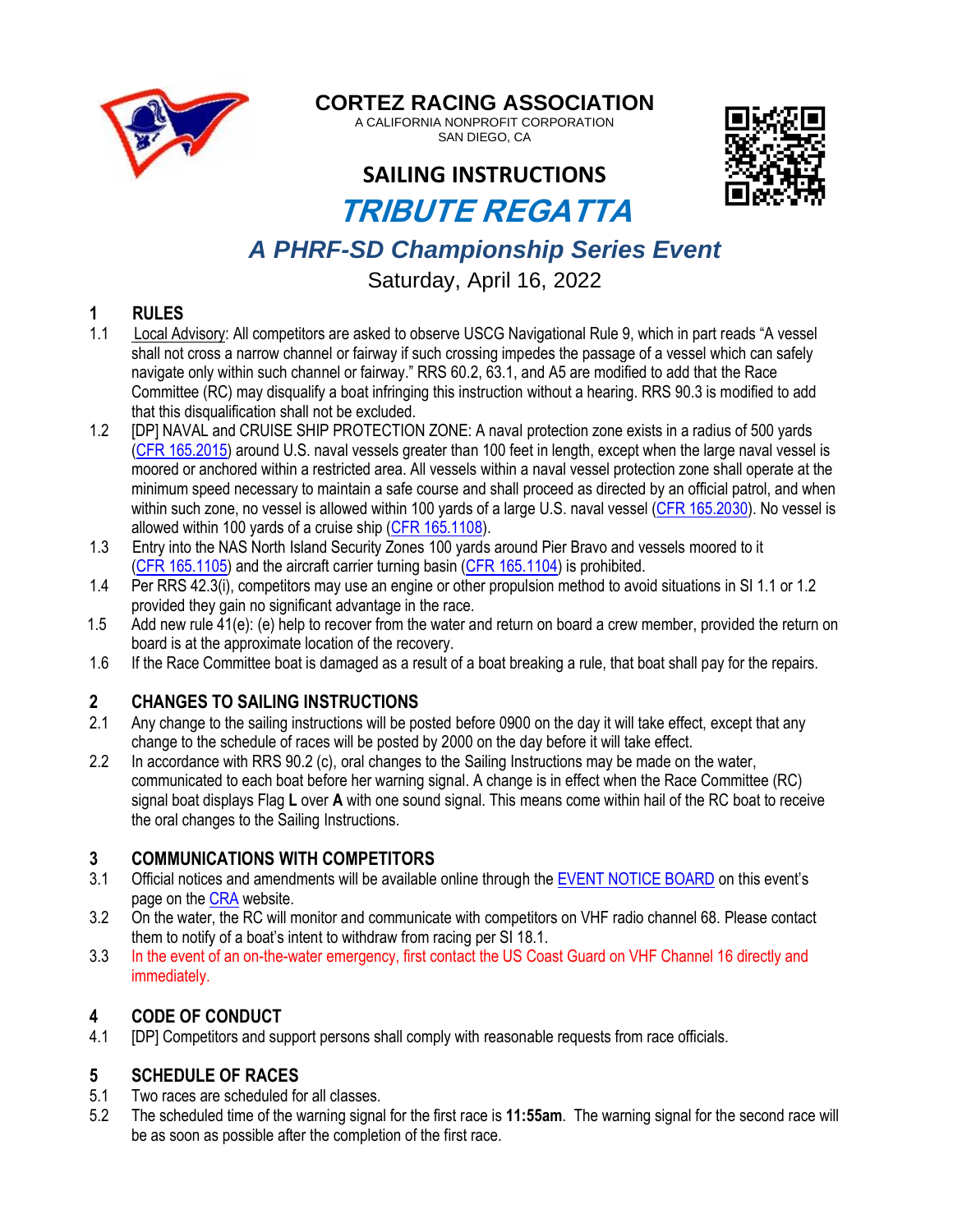#### **6 ENTRIES & CHECK-IN:**

- 6.1 [DP] Boats will have completed their "Check-In" when they check-in with and are acknowledged by the RC, while clearly displaying their sail number and backstay pennant.
- 6.2 Check-In will commence when the "L" flag is hoisted.
- 6.3 Visual and radio check-in (VHF 68) are acceptable until the first Warning Signal. Visual check-in may continue after the first warning at the sole discretion of the R/C (but not within one minute of any start).

#### **7 CLASS STARTING ORDER**

7.1 The class starting order for the first race will be as follows:

| <b>Start Order</b> | <b>Class</b>    | <b>Numeral Pennant</b> |
|--------------------|-----------------|------------------------|
| 1st                | Spin 0          |                        |
| 2 <sub>nd</sub>    | Spin 1          |                        |
| 3 <sub>rd</sub>    | Sport Boats     |                        |
| 4 <sup>th</sup>    | Spin 3          |                        |
| 5 <sup>th</sup>    | Spin 4          |                        |
| 6 <sup>th</sup>    | Spin 5 and J-24 | 5 and 7                |
| 7th                | Non-Spin        |                        |
| 8 <sup>th</sup>    | Multihull       |                        |

The starting order for the second race will vary and will be dependent on all boats in a class finishing the first race.

7.2 The RC may cancel or combine starts or start classes of boats while other classes are still finishing. It is the responsibility of a boat to start at her signaled start time. You may expect a gap of at least one minute between starting sequences.

#### **8 RACING AREA**

- 8.1 The starting area is in the vicinity of the ½ mile marker mid-Harbor Island.
- 8.2 The racing area covers the general locale known as San Diego Bay. For navigation, refer to NOAA Chart [#18773,](https://www.charts.noaa.gov/OnLineViewer/18773.shtml) San Diego Bay.

#### **9 COURSES**

- 9.1 The racecourse number will be displayed onboard the RC boat no later than the first warning signal for each class. Courses may be posted and changed up to the warning signal for any class.
- 9.2 The course will be selected from the attached course sheet.

#### **10 MARKS**

- 10.1 See the course sheet for descriptions and locations of all marks. All marks listed are considered rounding marks.
- 10.2 The use of an autonomous mark will not be grounds for redress. Routine movement of autonomous marks will not be grounds for redress. This includes minor readjustments and marks returning to station after having been pushed away by a competitor. This modifies RRS 62.1(a).

#### **11 THE START**

- 11.1 The starting line is between a staff with an orange flag on the RC vessel at one end and the course side of an orange autonomous or yellow tetrahedron mark near the RC boat at the other end.
- 11.2 [DP] Boats whose warning signal has not been made shall avoid the starting area during the starting sequence for other classes. Otherwise, this may be seen as a breach of RRS 23.1.
- 11.3 A boat that does not start within 5 minutes after her starting signal will be scored Did Not Start without a hearing. This changes RRS A5.1 and A5.2.
- 11.4 As a courtesy, one minute prior to the first warning the RC will sound 4 horn blasts.
- 11.5 All boats are expected to keep a constant look-out for other boats. Some boats may be finishing as others are starting.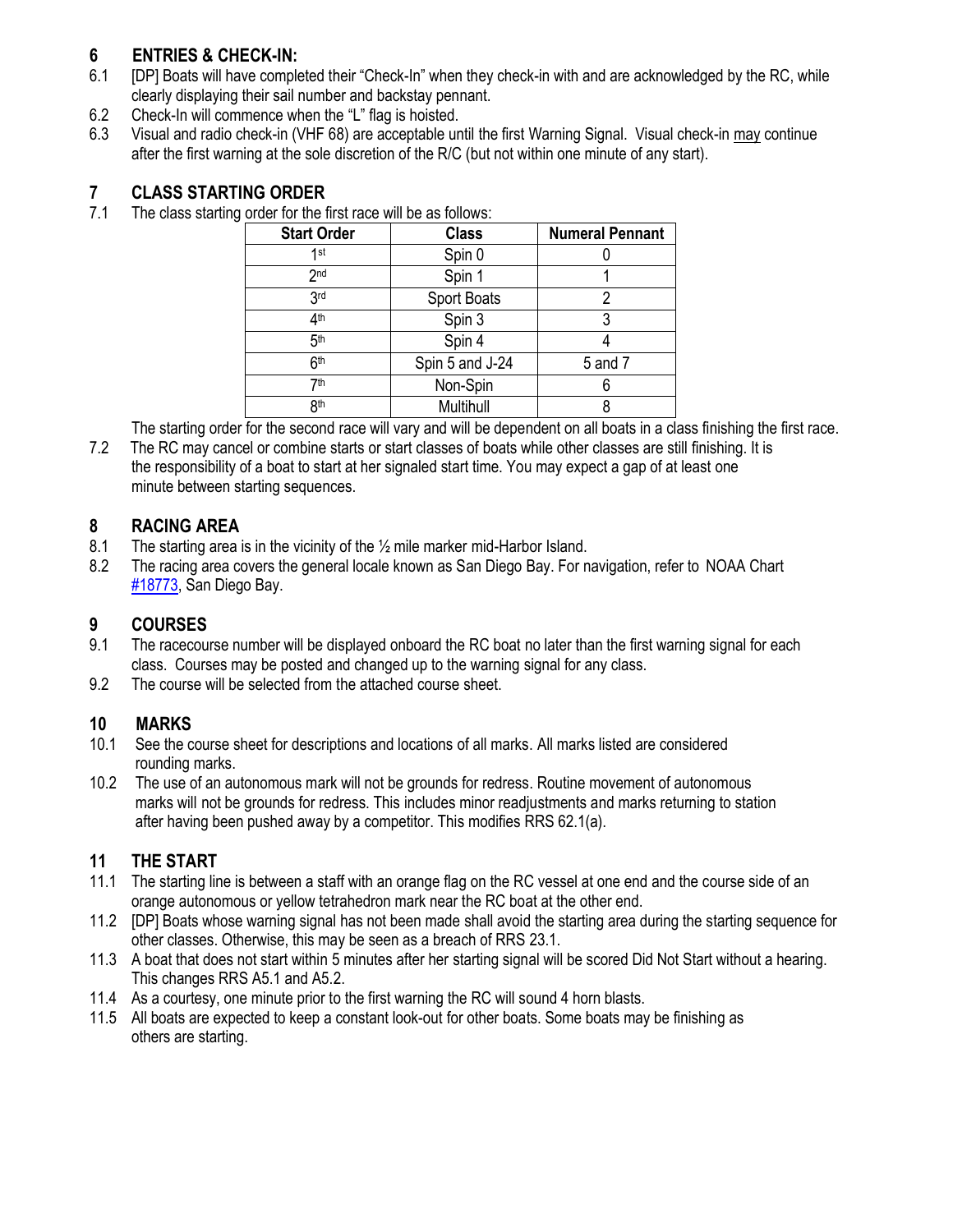#### **12 RECALLS**

- 12.1 If any part of a boat's hull is on the course side of the starting line at her starting signal and she is identified, the RC will hail her sail number as soon as possible over a loud hailer and/or on VHF 68. It is the responsibility of each boat to start properly.
- 12.2 Failure to hail her number, failure of her to hear such a hail, or the order in which boats are hailed will not be grounds for a redress for request. This changes RRS 62.1(a).
- 12.3 A RC assist vessel may be stationed near the Pin Buoy end of the starting line and is also authorized to identify and hail premature starters.

#### **13 THE FINISH**

- 13.1 The finish line is between a staff with a blue flag on the RC vessel at one end and the shoreside ½ mile marker mid-Harbor Island at the other end.
- 13.2 All boats are expected to keep a constant look-out for other boats. Some boats may be starting as others are finishing.

#### **14 PENALTY SYSTEM**

- 14.1 RRS V1, *Penalty at the Time of the Incident,* shall apply.
- 14.2 RRS V2, *Penalty Taken After a Race*, shall apply.

#### **15 TIME LIMIT**

- 15.1 If no boat in a class has finished by **4:30 PM** on the day of the race, the race will be abandoned for that class.
- 15.2 Boats not finished by **4:45 PM** will be recorded as DNF. This modifies RRS 35, A4 and A5.

#### **16 HEARING REQUESTS**

- 16.1 RRS 61 is modified to add this additional requirement: A boat intending to protest shall report her intentions and the boat(s) being protested to the RC boat on station upon finishing or retiring and obtain RC acknowledgment. Radio reports of protests are only accepted from boats that are retiring from the race.
- 16.2 The Protest Time Limit expires 60 minutes after the RC boat docks. The Protest Time Limit will be posted on the event [Notice Board.](https://www.regattanetwork.com/event/24461)
- 16.3 Protests may be filed electronically to Colleen Cooke, PRO, at sailorcookie@cox.net. Protests may also be filed in person to any member of the CRA Board or the CRA Race Committee at the after-race party venue.
- 16.4 The parties involved will be listed, in the order of filing, on the [Protest Hearing Schedule](https://www.regattanetwork.com/event/24461) on the event website and will be heard as soon as practicable, which may be another day. This posting constitutes the notice required by RRS 63.2, *Time and Place of the Hearing*.
- 16.5 An arbitration meeting may be held prior to a protest hearing according to RRS Appendix T for breaches of the rules of Part 2 or rule 31 where there is no damage or injury, if a USSA Certified Judge is available. Protests not resolved through arbitration will be referred to the Protest Committee for a hearing.

#### **17 SCORING**

- 17.1 Scoring will occur as stated in the NoR.
- 17.2 Should conditions permit the use of Buoy ratings for the PHRF classes, course numbers will be posted with a "B" designation to indicate Buoy ratings are expected, but the final decision will be determined based on actual race conditions.

#### **18 SAFETY REGULATIONS**

- 18.1 [DP] A boat that retires from a race shall notify the race committee at the first reasonable opportunity. Informing the RC can be accomplished by either (a) sailing (motoring) past the RC vessel OR (b) radioing the RC vessel (VHF 68). Failure to do this may result in entry rejection for other CRA races. If the RC vessel does not answer, leave the information with another race participant to avoid punitive action, or keep trying.
- 18.2 Not withstanding any safety requirements, the ultimate safety of a boat and her crew is the sole and inescapable responsibility of the owner or charterer. He/she must do his/her best to ensure that the boat is fully sound, thoroughly seaworthy and manned by an experienced crew who are physically fit to face bad weather. He/she must be satisfied as to the soundness of hull, spars, rigging, sails and all gear. He/she must ensure that all safety equipment is properly maintained and stowed, and that crewmembers know where it is stowed and how it is used.
- 18.3 In the event of an on-the-water emergency, first contact the US Coast Guard on VHF Channel 16 directly and immediately.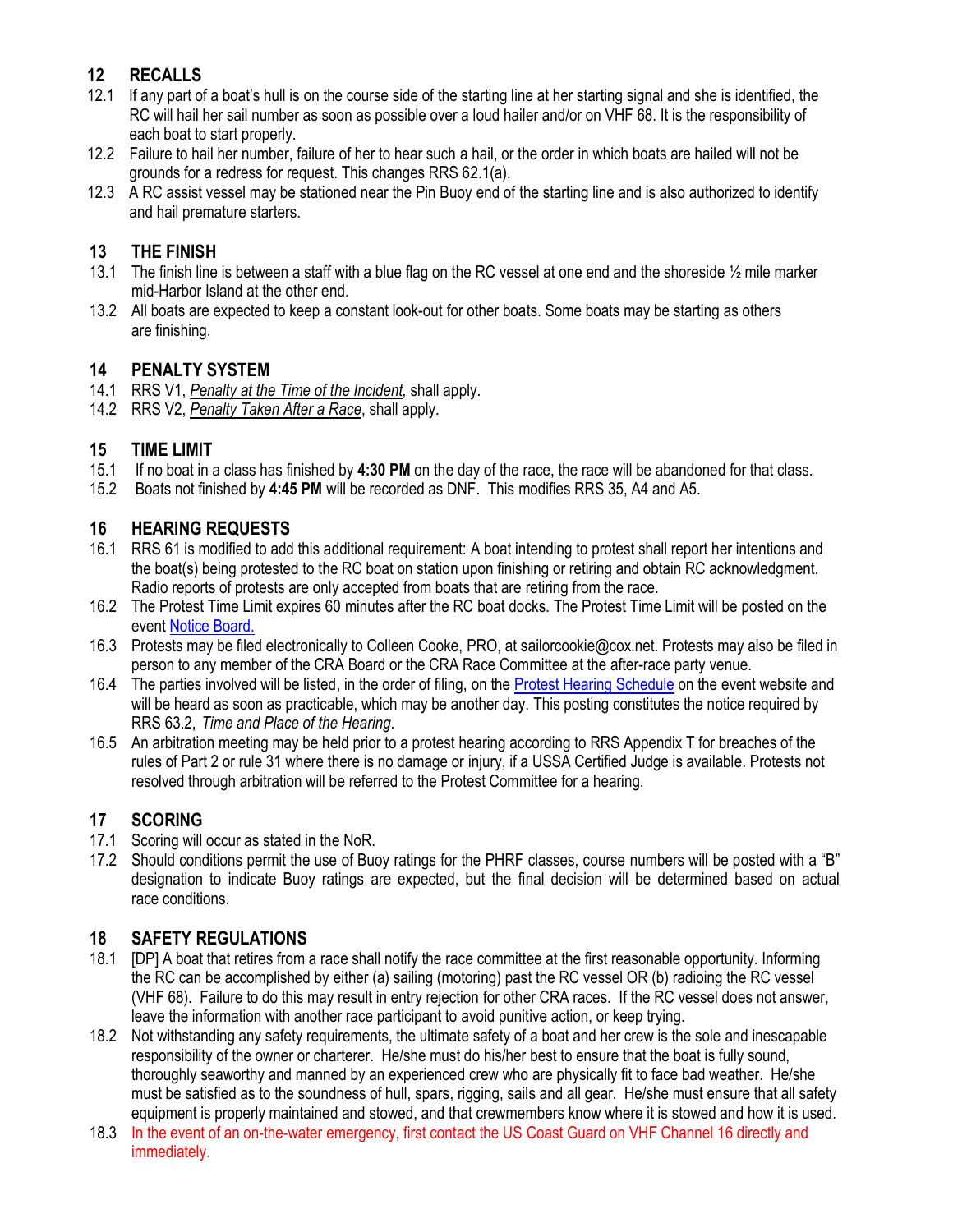#### **19 AWARDS**

19.1 Race results will be announced at the after race party at **Fiddler's Green Restaurant, 2760 Shelter Island Dr, [\(619\) 222-2216](javascript:void(0))**, and published on the CRA web site [\(www.cortezracing.com\)](http://www.cortezracing.com/). Meet ASAP after the race for refreshments and re-hashing of the day.

#### **20 DISCLAIMER OF LIABILITY**

Sailing is an activity that has an inherent risk of damage and injury. Competitors in this event participate entirely at their own risk. See RRS 3, Decision to Race. The race organizers (CRA, race committee, protest committee, host club, sponsors, or any other organization or official) will not be responsible for damage to any boat or other property or the injury to any competitor, including death, sustained as a result of participation in this event. As a condition of their participation in this regatta, competitors release all claims they may have against CRA and its officers, directors, members, committees and employees for damage to property, personal injury or death sustained in conjunction with or prior to, during or after the regatta. Competitors shall be responsible for damage or injury caused by their breach of The Racing Rules of Sailing or applicable governmental rules for the avoidance of collision.

CRA Race Committee Chair Colleen Cooke (619)852-5010 [sailorcookie@cox.net](mailto:sailorcookie@cox.net)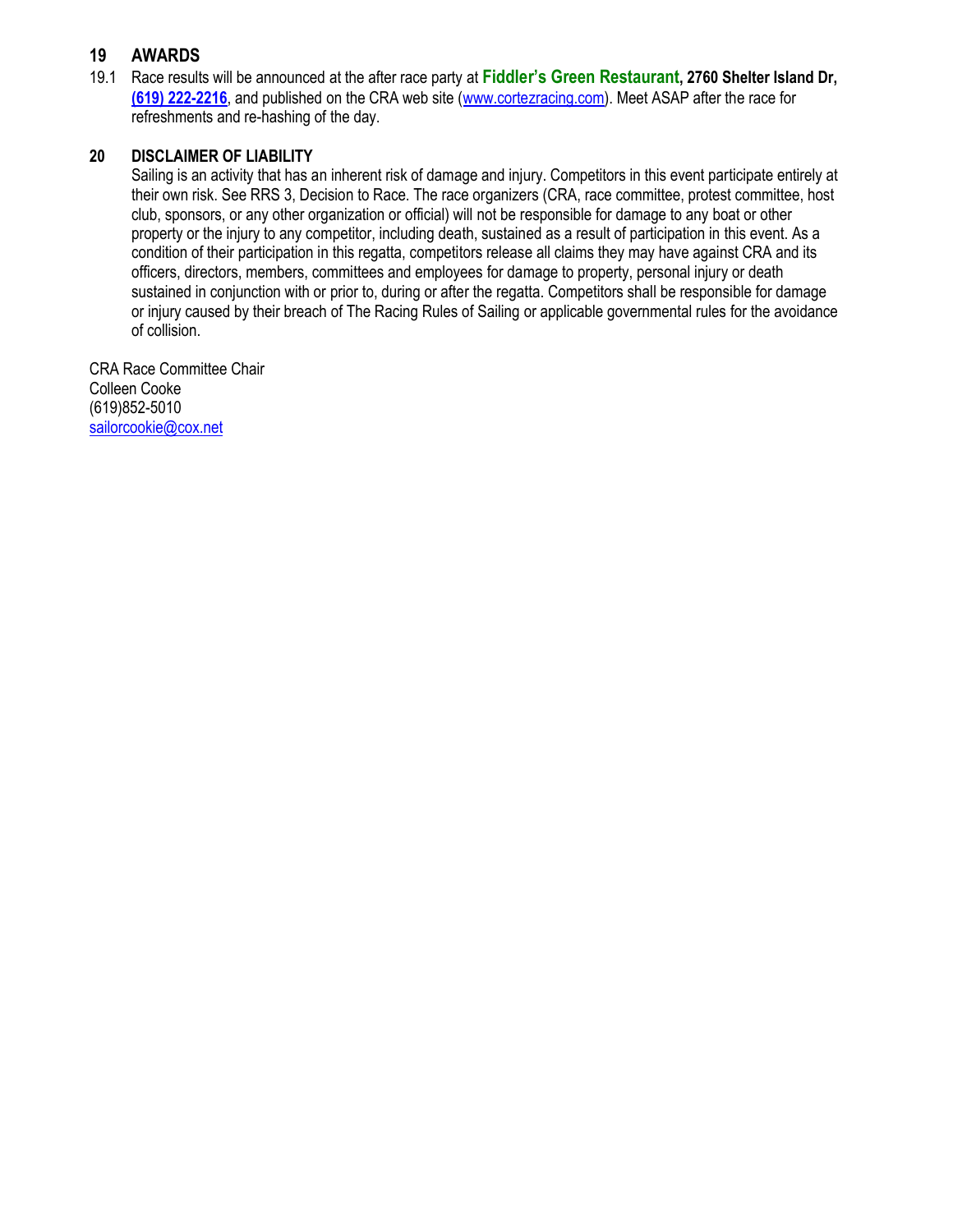

# 

#### **2022 TRIBUTE REGATTA COURSE TABLE**

All races start at **"A".** Marks are to be rounded to port unless they are followed by **"s"**. Marks followed by "s" are to be rounded to starboard. Distances are calculated from current charts and are subject to change due to occasional buoy repositioning by the US Coast Guard.

# **Windward/Leeward Courses Downwind Finish: Windward/Leeward Courses Upwind**

| Finish:      |                         |                |                         |                |                |             |                 |        |       | #<br><b>MARKS</b> |                         |                 |                         |                 |                         |                 |        |                         |  |
|--------------|-------------------------|----------------|-------------------------|----------------|----------------|-------------|-----------------|--------|-------|-------------------|-------------------------|-----------------|-------------------------|-----------------|-------------------------|-----------------|--------|-------------------------|--|
| #            |                         |                |                         | <b>MARKS</b>   |                |             |                 |        | Dist. | $\overline{28}$   | X                       | $\overline{21}$ | Finish                  |                 |                         |                 |        | Dist.<br>$\overline{2}$ |  |
| 1            | X                       | 21             | X                       | Finish         |                |             |                 |        | 3.2   | 29                | x                       | $\overline{21}$ | x                       | 21              | Finish                  |                 |        | 4                       |  |
| $\mathbf{2}$ | X                       | 21             | X                       | 21             | X              | Finish      |                 |        | 5.2   | 30                | X                       | 21              | $\overline{\mathsf{x}}$ | 21              | $\overline{\mathsf{x}}$ | $\overline{21}$ | Finish | 6                       |  |
| 3            | X                       | 21             | X                       | 21             | X              | 21          | X               | Finish | 7.2   |                   |                         |                 |                         |                 |                         |                 |        |                         |  |
|              |                         |                |                         |                |                |             |                 |        |       | 31                | х                       | <b>FM19</b>     | Finish                  |                 |                         |                 |        | 2.4                     |  |
| 4            | X                       | <b>FM19</b>    | X                       | Finish         |                |             |                 |        | 3.6   | 32                | X                       | <b>FM19</b>     | X                       | <b>FM19</b>     | Finish                  |                 |        | 4.8                     |  |
| 5            | X                       | <b>FM19</b>    | X                       | <b>FM19</b>    | $\times$       | Finish      |                 |        | 6.0   | 33                | x                       | <b>FM19</b>     | $\overline{\mathsf{x}}$ | <b>FM19</b>     | $\overline{\mathsf{x}}$ | <b>FM19</b>     | Finish | 7.2                     |  |
| 6            | $\overline{\mathsf{x}}$ | <b>FM19</b>    | X                       | <b>FM19</b>    | $\times$       | <b>FM19</b> | $\times$        | Finish | 8.4   |                   |                         |                 |                         |                 |                         |                 |        |                         |  |
|              |                         |                |                         |                |                |             |                 |        |       | 34                | х                       | z               | Finish                  |                 |                         |                 |        | $\overline{3.4}$        |  |
| 7            | X                       | $\overline{z}$ | $\overline{\mathsf{x}}$ | Finish         |                |             |                 |        | 4.6   | 35                | $\overline{\mathsf{x}}$ | $\overline{z}$  | $\overline{\mathsf{x}}$ | $\overline{z}$  | Finish                  |                 |        | 6.8                     |  |
| 8            | $\overline{\mathsf{x}}$ | Z              | $\overline{\mathsf{x}}$ | $\overline{z}$ | $\overline{X}$ | Finish      |                 |        | 8.0   | 36                | X                       | z               | $\overline{\mathsf{x}}$ | z               | $\overline{\mathsf{x}}$ | Z               | Finish | 10.2                    |  |
| 9            | X                       | $\overline{z}$ | X                       | Ζ              | X              | Z           | X               | Finish | 11.4  |                   |                         |                 |                         |                 |                         |                 |        |                         |  |
|              |                         |                |                         |                |                |             |                 |        |       | 37                | 19                      | 21              | Finish                  |                 |                         |                 |        | 2.7                     |  |
| 10           | 19                      | <b>FM19</b>    | 19                      | Finish         |                |             |                 |        | 5.0   | 38                | 19                      | $\overline{21}$ | $\overline{19}$         | $\overline{21}$ | Finish                  |                 |        | $\overline{5.3}$        |  |
| 11           | 19                      | <b>FM19</b>    | 19                      | <b>FM19</b>    | 19             | Finish      |                 |        | 8.0   | 39                | 19                      | 21              | 19                      | 21              | 19                      | 21              | Finish | 7.9                     |  |
| 12           | 19                      | <b>FM19</b>    | 19                      | <b>FM19</b>    | 19             | <b>FM19</b> | $\overline{19}$ | Finish | 11.0  |                   |                         |                 |                         |                 |                         |                 |        |                         |  |
|              |                         |                |                         |                |                |             |                 |        |       | 40                | 19                      | <b>FM19</b>     | Finish                  |                 |                         |                 |        | $\overline{3.1}$        |  |
| 13           | 19                      | 21             | 19                      | Finish         |                |             |                 |        | 4.6   | 41                | 19                      | <b>FM19</b>     | 19                      | <b>FM19</b>     | Finish                  |                 |        | 6.1                     |  |
| 14           | 19                      | 21             | 19                      | 21             | 19             | Finish      |                 |        | 7.2   | 42                | 19                      | <b>FM19</b>     | $\overline{19}$         | <b>FM19</b>     | 19                      | <b>FM19</b>     | Finish | 9.1                     |  |
| 15           | 19                      | 21             | 19                      | 21             | 19             | 21          | 19              | Finish | 9.8   |                   |                         |                 |                         |                 |                         |                 |        |                         |  |
|              |                         |                |                         |                |                |             |                 |        |       | 43                | 19                      | z               | Finish                  |                 |                         |                 |        | 4.1                     |  |
| 16           | 19                      | Ζ              | 19                      | Finish         |                |             |                 |        | 6     | 44                | 19                      | z               | 19                      | z               | Finish                  |                 |        | 8.1                     |  |
| 17           | 19                      | Ζ              | 19                      | Ζ              | 19             | Finish      |                 |        | 10    | 45                | 19                      | z               | 19                      | $\overline{z}$  | 19                      | z               | Finish | 12.1                    |  |
| 18           | 19                      | $\overline{z}$ | 19                      | Z              | 19             | Z           | 19              | Finish | 14    |                   |                         |                 |                         |                 |                         |                 |        |                         |  |
|              |                         |                |                         |                |                |             |                 |        |       | 46                | G <sub>1</sub>          | 21              | Finish                  |                 |                         |                 |        | 2.5                     |  |
| 19           | G1                      | 21             | G <sub>1</sub>          | Finish         |                |             |                 |        | 4.2   | 47                | G1                      | 21              | G <sub>1</sub>          | 21              | Finish                  |                 |        | 4.9                     |  |
| 20           | G <sub>1</sub>          | 21             | G <sub>1</sub>          | 21             | G <sub>1</sub> | Finish      |                 |        | 6.6   | 48                | G1                      | $\overline{21}$ | G <sub>1</sub>          | $\overline{21}$ | G1                      | 21              | Finish | $\overline{7.3}$        |  |
| 21           | G <sub>1</sub>          | 21             | G <sub>1</sub>          | 21             | G <sub>1</sub> | 21          | G <sub>1</sub>  | Finish | 9.0   |                   |                         |                 |                         |                 |                         |                 |        |                         |  |
|              |                         |                |                         |                |                |             |                 |        |       | 49                | G1                      | <b>FM19</b>     | Finish                  |                 |                         |                 |        | 2.9                     |  |
| 22           | G1                      | <b>FM19</b>    | G <sub>1</sub>          | Finish         |                |             |                 |        | 4.6   | 50                | G1                      | <b>FM19</b>     | G1                      | <b>FM19</b>     | Finish                  |                 |        | 5.7                     |  |
| 23           | G <sub>1</sub>          | <b>FM19</b>    | G1                      | <b>FM19</b>    | G1             | Finish      |                 |        | 7.4   | 51                | G <sub>1</sub>          | <b>FM19</b>     | G <sub>1</sub>          | <b>FM19</b>     | G <sub>1</sub>          | <b>FM19</b>     | Finish | 8.5                     |  |
| 24           | $\overline{G1}$         | <b>FM19</b>    | G <sub>1</sub>          | <b>FM19</b>    | G <sub>1</sub> | <b>FM19</b> | $\overline{G1}$ | Finish | 10.2  |                   |                         |                 |                         |                 |                         |                 |        |                         |  |
|              |                         |                |                         |                |                |             |                 |        |       | 52                | G1                      | $\overline{z}$  | Finish                  |                 |                         |                 |        | 4                       |  |
| 25           | G <sub>1</sub>          | Ζ              | G <sub>1</sub>          | Finish         |                |             |                 |        | 5.8   | 53                | G1                      | Z               | G1                      | Z               | Finish                  |                 |        | 8                       |  |
| 26           | G <sub>1</sub>          | $\overline{Z}$ | G <sub>1</sub>          | $\overline{Z}$ | G <sub>1</sub> | Finish      |                 |        | 9.8   | 54                | G1                      | z               | G1                      | $\overline{z}$  | G1                      | $\overline{z}$  | Finish | 10                      |  |
| 27           | G <sub>1</sub>          | Z              | G1                      | Ζ              | G <sub>1</sub> | Ζ           | G <sub>1</sub>  | Finish | 13.8  |                   |                         |                 |                         |                 |                         |                 |        |                         |  |
|              |                         |                |                         |                |                |             |                 |        |       |                   |                         |                 |                         |                 |                         |                 |        |                         |  |

#### **Navigation Mark Descriptions:**

- "A" CRA YELLOW Inflatable, or ORANGE autonomous mark, South of the middle of Harbor Island<br>"X" CRA YELLOW Inflatable with a black band. South of the west end of Harbor Island
- "X" CRA YELLOW Inflatable with a black band, South of the west end of Harbor Island<br>"Z" CRA YELLOW Inflatable, Southeast of the Embarcadero, near Star of India
- CRA YELLOW Inflatable, Southeast of the Embarcadero, near Star of India
- FM19 Cement Fleet Mooring Buoy, SSW of the east end of Harbor Island
- **G1** The green entrance marker buoy for America's Cup Harbor as shown on NOAA chart 18773.

#### **Navigation Buoys - (refer to NOAA Chart 18773):**

|    | SD 5, green channel buoy  | 16A | SD 16A, red channel buoy  | 23  | SD 23, green channel buoy            |
|----|---------------------------|-----|---------------------------|-----|--------------------------------------|
|    | SD 9, green channel buoy  | 17  | SD 17, green channel buoy | 24  | SD 24, red channel buoy              |
| 10 | SD 10, red channel buoy   | 18  | SD 18, red channel buoy   | 26  | SD 26, red channel buoy              |
|    | SD 11, green channel buoy | 19  | SD 19, green channel buoy | 26A | SD 26A, red channel buoy             |
|    | SD 12, red channel buoy   | 20  | SD 20, red channel buoy   | 28  | SD 28, red channel buoy              |
| 14 | SD 14, red channel buoy   | 21  | SD 21, green channel buoy | 30  | SD 30, red channel buoy              |
| 15 | SD 15, green channel buoy | 22  | SD 22, red channel buoy   |     |                                      |
| 16 | SD 16, red channel buoy   | 22A | SD 22A, red channel buoy  |     | Random Leg Courses on the next pages |
|    |                           |     |                           |     |                                      |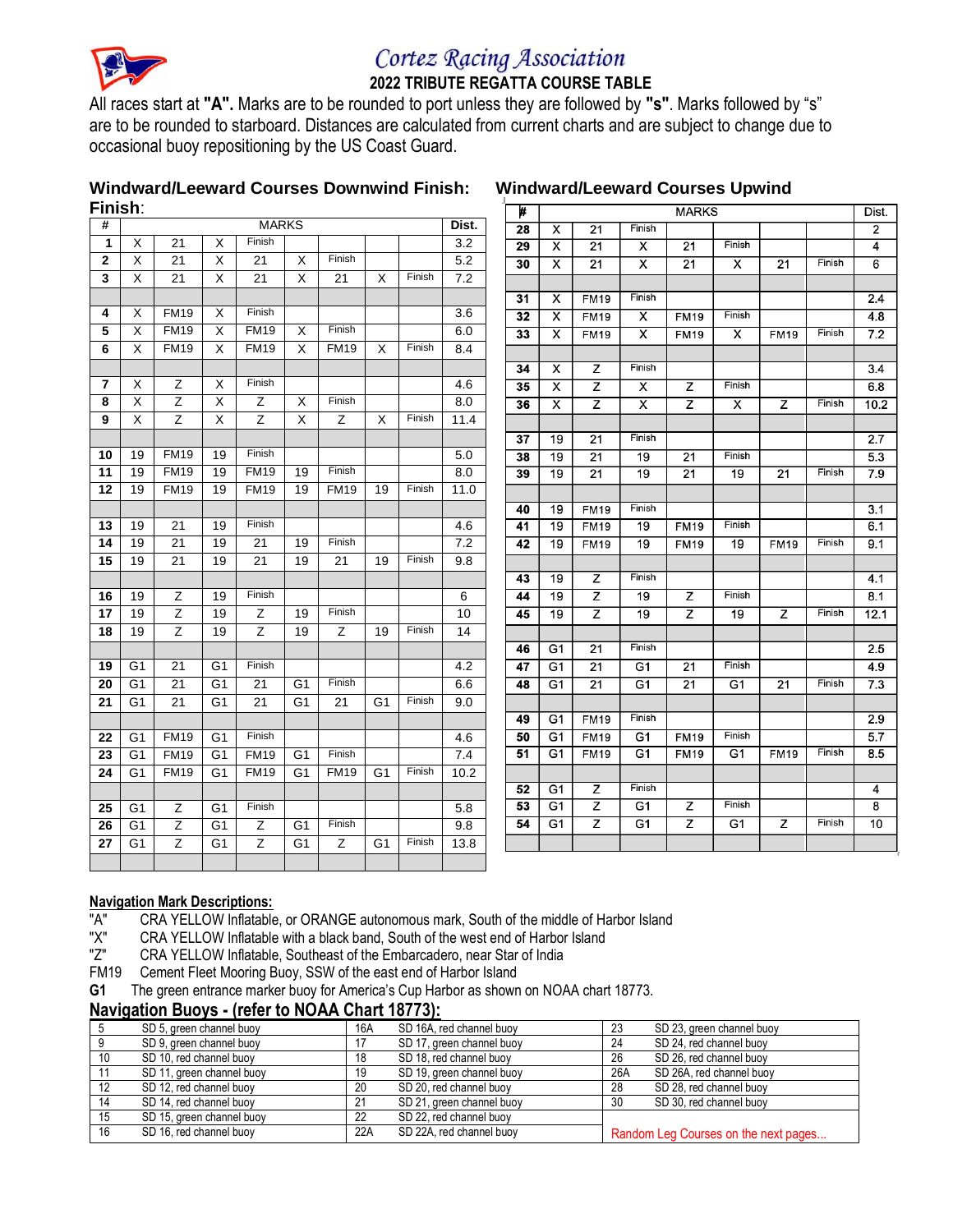|                  |                         | <b>Random Leg Courses:</b> |                      |                            |                |             |                      |            |                 |                       |                         |                       |                     |             |     |  |                      |  |
|------------------|-------------------------|----------------------------|----------------------|----------------------------|----------------|-------------|----------------------|------------|-----------------|-----------------------|-------------------------|-----------------------|---------------------|-------------|-----|--|----------------------|--|
| Course<br>#      |                         |                            |                      | Marks                      |                |             | Handicap<br>Distance | Course     | Marks<br>#      |                       |                         |                       |                     |             |     |  | Handicap<br>Distance |  |
| 101              | Χ                       | $\overline{21}$            |                      |                            |                |             | 2.0                  | 168        | 20              | 24                    | Ζ                       |                       |                     |             | 5.8 |  |                      |  |
| 102              | Χ                       | $\overline{20}$            | 21                   |                            |                |             | 2.2                  | 169        | $\overline{20}$ | <b>FM19</b>           | $\overline{20}$         | 23                    | Z                   |             | 6.9 |  |                      |  |
| 103              | $\overline{\mathsf{x}}$ | <b>FM19</b>                |                      |                            |                |             | 2.4                  | 170        | $\overline{20}$ | 26                    | Ζ                       |                       |                     |             |     |  | 8.6                  |  |
| 104<br>105       | Χ<br>Χ                  | 20<br>19                   | <b>FM19</b><br>21    | <b>FM19</b>                |                |             | 2.6<br>3.2           | 171        | 20              | 26A                   | Z                       |                       |                     |             |     |  | 9.3                  |  |
| 106              | $\overline{\mathsf{x}}$ | Ζ                          |                      |                            |                |             | 3.4                  | 172        | X               | 18                    | Z                       |                       |                     |             |     |  | 4.3                  |  |
| 107              | Χ                       | <b>FM19</b>                | $\overline{20}$      | $\overline{21}$            |                |             | 3.8                  | 173        | Χ               | 14                    | Z                       |                       |                     |             |     |  | 6.9                  |  |
| 108              | Χ                       | 22                         |                      |                            |                |             | 3.9                  | 174        | Χ               | 16A                   | Z                       | X                     | Ζ                   |             |     |  | 9.0                  |  |
| 109<br>110       | Χ<br>Χ                  | 21<br>20                   | X<br>$\overline{22}$ | 21<br><b>FM19</b>          |                |             | 4.0<br>4.2           | 175<br>176 | Χ<br>Χ          | 9<br>9                | Z<br>$\overline{22}$    | Ζ                     |                     |             |     |  | 9.4<br>10.3          |  |
| $111$            | $\overline{\mathsf{x}}$ | $\overline{22}$            | Z                    |                            |                |             | 4.4                  | 177        | Χ               | $\overline{11}$       | Ζ                       | $\overline{X}$        | Ζ                   |             |     |  | 11.8                 |  |
| 112              | Χ                       | $\overline{20}$            | <b>FM19</b>          | X                          | 21             |             | 4.6                  | 178        | Χ               | 11                    | <b>FM19</b>             | X                     | Z                   |             |     |  | 10.9                 |  |
| 113              | Χ                       | <b>FM19</b>                | X                    | <b>FM19</b>                |                |             | 4.8                  | 179        | Χ               | 5                     | Ζ                       |                       |                     |             |     |  | 11.9                 |  |
| 114              | X                       | $\overline{23}$            |                      |                            |                |             | 5.1                  | 180        | Χ               | 5                     | $\overline{22}$         | Ζ                     |                     |             |     |  | 12.9                 |  |
| 115<br>116       | Χ<br>$\overline{X}$     | 23<br>23                   | <b>FM19</b><br>Ζ     |                            |                |             | 5.3<br>5.5           | 181<br>182 | Χ<br>Χ          | 9<br>18               | Ζ<br>$\overline{22}$    | Χ                     | Ζ                   |             |     |  | 12.8<br>4.8          |  |
| 117              | X                       | 24                         |                      |                            |                |             | 5.8                  | 183        | Χ               | 18                    | 24                      |                       |                     |             |     |  | 6.7                  |  |
| 118              | Χ                       | Ζ                          | X                    | <b>FM19</b>                |                |             | 5.8                  | 184        | X               | 16A                   | 22                      | X                     | Z                   |             |     |  | 9.4                  |  |
| 119              | Χ                       | 24                         | <b>FM19</b>          |                            |                |             | 5.9                  | 185        | Χ               | 18                    | 26                      |                       |                     |             |     |  | 9.5                  |  |
| 120              | Χ                       | $\overline{24}$            | Ζ                    |                            |                |             | 6.3                  | 186        | Χ               | 16A                   | $\overline{24}$         | Χ                     | Ζ                   |             |     |  | 11.2                 |  |
| 121<br>122       | X<br>X                  | 20<br><b>FM19</b>          | Z<br>X               | X<br>Ζ                     | Z<br>X         | <b>FM19</b> | 7.1<br>8.2           | 187<br>188 | Χ<br>Χ          | 16A<br>16A            | 26<br>28                | X<br>X                | Z<br>Z              |             |     |  | 14.0<br>15.3         |  |
| 123              | X                       | 26                         |                      |                            |                |             | 8.6                  |            |                 |                       |                         |                       |                     |             |     |  |                      |  |
| 124              | X                       | Z                          | X                    | Z                          |                |             | 8.6                  | 189        | Χ               | 22                    | 18                      | 21                    |                     |             |     |  | 6.4                  |  |
| 125              | Χ                       | 26                         | <b>FM19</b>          |                            |                |             | 8.7<br>9.1           | 190        | X               | 22<br>22              | X                       | Z                     |                     |             |     |  | $\frac{1}{7.3}$      |  |
| 126<br>127       | Χ<br>Χ                  | 26<br>Ζ                    | Ζ<br>$\overline{X}$  | <b>FM19</b>                | X              | Ζ           | 9.3                  | 191<br>192 | Χ<br>Χ          | $\overline{22}$       | Ζ<br>X                  | Χ<br>$\overline{22}$  | Ζ<br>Z              |             |     |  | 7.8<br>8.2           |  |
| 128              | X                       | Z                          | X                    | Z                          | $\overline{X}$ | Z           | 10.3                 | 193        | Χ               | 24                    | 18                      | 21                    |                     |             |     |  | 8.2                  |  |
|                  |                         |                            |                      |                            |                |             |                      | 194        | Χ               | 24                    | Χ                       | Ζ                     |                     |             |     |  | 9.1                  |  |
| 129              | 19                      | 21                         |                      |                            |                |             | 2.7                  | 195        | Χ               | 24                    | Z                       | Χ                     | $\overline{Z}$<br>Z |             |     |  | 9.6                  |  |
| 130<br>131       | 19<br>19                | <b>FM19</b><br>Ζ           |                      |                            |                |             | 3.1<br>4.1           | 196<br>197 | Χ<br>Χ          | 24<br>26              | Χ<br>18                 | $\overline{22}$<br>21 |                     |             |     |  | 10.0<br>11.0         |  |
| 132              | 19                      | 21                         | $\overline{X}$       | 21                         |                |             | 4.6                  | 198        | Χ               | $\overline{24}$       | X                       | $\overline{24}$       | $\overline{Z}$      |             |     |  | 10.8                 |  |
| $\overline{133}$ | 19                      | $\overline{22}$            | Ζ                    |                            |                |             | 5.1                  | 199        | Χ               | $\overline{26}$       | Χ                       | Ζ                     |                     |             |     |  | 11.9                 |  |
| 134              | 19                      | 21                         | 19                   | $\overline{21}$            |                |             | 5.2                  | 200        | Χ               | 28                    | Χ                       | Z                     |                     |             |     |  | 13.2                 |  |
| 135<br>136       | 19<br>19                | <b>FM19</b><br><b>FM19</b> | Χ<br>19              | <b>FM19</b><br><b>FM19</b> |                |             | 5.5<br>6.1           | 201        | Χ               | $\overline{21}$       | Χ                       |                       |                     |             |     |  | 3.2                  |  |
| 137              | 19                      | 23                         | Ζ                    |                            |                |             | 6.2                  | 202        | Χ               | <b>FM19</b>           | Χ                       |                       |                     |             |     |  | 3.6                  |  |
| 138              | 19                      | 24                         | Z                    |                            |                |             | 6.9                  | 203        | Χ               | Z                     | X                       |                       |                     |             |     |  | 4.7                  |  |
| 139              | 19<br>19                | Ζ                          | 19                   | <b>FM19</b>                |                |             | 7.1                  | 204        | 19              | <b>FM19</b>           | 19<br>19                |                       |                     |             |     |  | 5.0                  |  |
| 140<br>141       | 19                      | Ζ<br>Ζ                     | Χ<br>19              | Ζ<br>Z                     |                |             | 7.6<br>8.2           | 205<br>206 | 19<br>X         | Ζ<br>17               | Χ                       | 16                    |                     |             |     |  | 6.1<br>6.7           |  |
| 142              | 19                      | $\overline{26}$            | Z                    |                            |                |             | 9.7                  | 207        | Χ               | 19                    | Ζ                       | 16A                   |                     |             |     |  | 7.4                  |  |
|                  |                         |                            |                      |                            |                |             |                      | 208        | Χ               | 15                    | Χ                       | 16                    |                     |             |     |  | 7.9                  |  |
| 143              | 18<br>18                | <b>FM19</b>                |                      |                            |                |             | 3.2                  | 209        | Χ               | 18                    | Z<br>24                 | 17                    |                     |             |     |  | 8.1                  |  |
| 144<br>145       | 18                      | Ζ<br>$\overline{22}$       | Ζ                    |                            |                |             | 4.1<br>5.1           | 210<br>211 | Χ<br>Χ          | 18<br>20              | Z                       | Ζ<br>$\overline{21}$  | Х<br>23             | <b>FM19</b> | 18  |  | 8.4<br>8.9           |  |
| 146              | 18                      | 21                         | 18                   | $\overline{21}$            |                |             | 5.1                  | 212        | Χ               | 17                    | Z                       | 17                    |                     |             |     |  | 9.9                  |  |
| 147              | 15                      | <b>FM19</b>                |                      |                            |                |             | 5.8                  | 213        | Χ               | 15                    | Ζ                       | 17                    |                     |             |     |  | 10.7                 |  |
| 148<br>149       | 18<br>18                | 23<br><b>FM19</b>          | Ζ<br>18              | <b>FM19</b>                |                |             | 6.2<br>6.3           | 214        | X               | 15                    | Z                       | 19                    | 15                  |             |     |  | 11.6                 |  |
| 150              | 17                      | 22                         | Z                    |                            |                |             | 6.6                  | 215        | $\overline{X}$  | 21                    | 18                      |                       |                     |             |     |  | 3.9                  |  |
| 151              | 18                      | 24                         | Ζ                    |                            |                |             | 6.9                  | 216        | Χ               | 22                    | Χ                       |                       |                     |             |     |  | 5.1                  |  |
| 152              | 17                      | <b>FM19</b>                | 19                   | <b>FM19</b>                |                |             | 7.6                  | 217        | Χ               | 23                    | $\overline{\mathsf{x}}$ |                       |                     |             |     |  | 6.3                  |  |
| 153<br>154       | 15<br>17                | 22<br>23                   | Z<br>Ζ               |                            |                |             | 7.7<br>7.7           | 218<br>219 | 19<br>19        | $\overline{22}$<br>23 | X<br>19                 | $\overline{19}$       |                     |             |     |  | 6.7<br>7.6           |  |
| 155              | 18                      | Z                          | 18                   | $\overline{Z}$             |                |             | 8.1                  | 220        | 19              | 24                    | 19                      |                       |                     |             |     |  | 8.3                  |  |
| 156              | 17                      | $\overline{24}$            | Ζ                    |                            |                |             | 8.4                  | 221        | Χ               | $\overline{24}$       | X                       | 16A                   |                     |             |     |  | 9.1                  |  |
| 157              | 17                      | <b>FM19</b>                | 17                   | <b>FM19</b>                |                |             | 9.1                  | 222        | 19              | 26                    | Χ                       |                       |                     |             |     |  | 10.5                 |  |
| 158<br>159       | 18<br>17                | 26<br>Ζ                    | Z<br>19              | Z.                         |                |             | 9.7<br>9.7           | 223        | 20              | $\overline{21}$       | 18                      |                       |                     |             |     |  | 3.4                  |  |
| 160              | 17                      | 26                         | Z                    |                            |                |             | 11.2                 | 224        | $\overline{20}$ | Z                     | 20                      |                       |                     |             |     |  | 3.8                  |  |
| 161              | 17                      | Ζ                          | 17                   | Z                          |                |             | 11.2                 | 225        | 18              | <b>FM19</b>           | $\sf X$                 | 18                    |                     |             |     |  | 5.3                  |  |
| 162              | $\overline{20}$         | $\overline{21}$            |                      |                            |                |             | 1.5                  | 226        | 16A             | <b>FM19</b>           | Χ                       | 19                    |                     |             |     |  | 6.4                  |  |
| 163<br>164       | 20<br>20                | <b>FM19</b><br>Z           |                      |                            |                |             | 2.0<br>3.0           | 227<br>228 | 17<br>17        | <b>FM19</b><br>21     | Χ<br>17                 | 18                    |                     |             |     |  | 6.9<br>7.6           |  |
| 165              | 20                      | <b>FM19</b>                | 20                   | <b>FM19</b>                |                |             | 3.8                  | 229        | 18              | Ζ                     | 15                      |                       |                     |             |     |  | 8.6                  |  |
| 166              | 20                      | 22                         | Z                    |                            |                |             | 4.0                  | 230        | 17              | Ζ                     | 17                      |                       |                     |             |     |  | 9.2                  |  |
| 167              | 20                      | 23                         | Z                    |                            |                |             | 5.1                  | 231        | 15              | Ζ                     | 17                      |                       |                     |             |     |  | 10.3                 |  |

Continued...